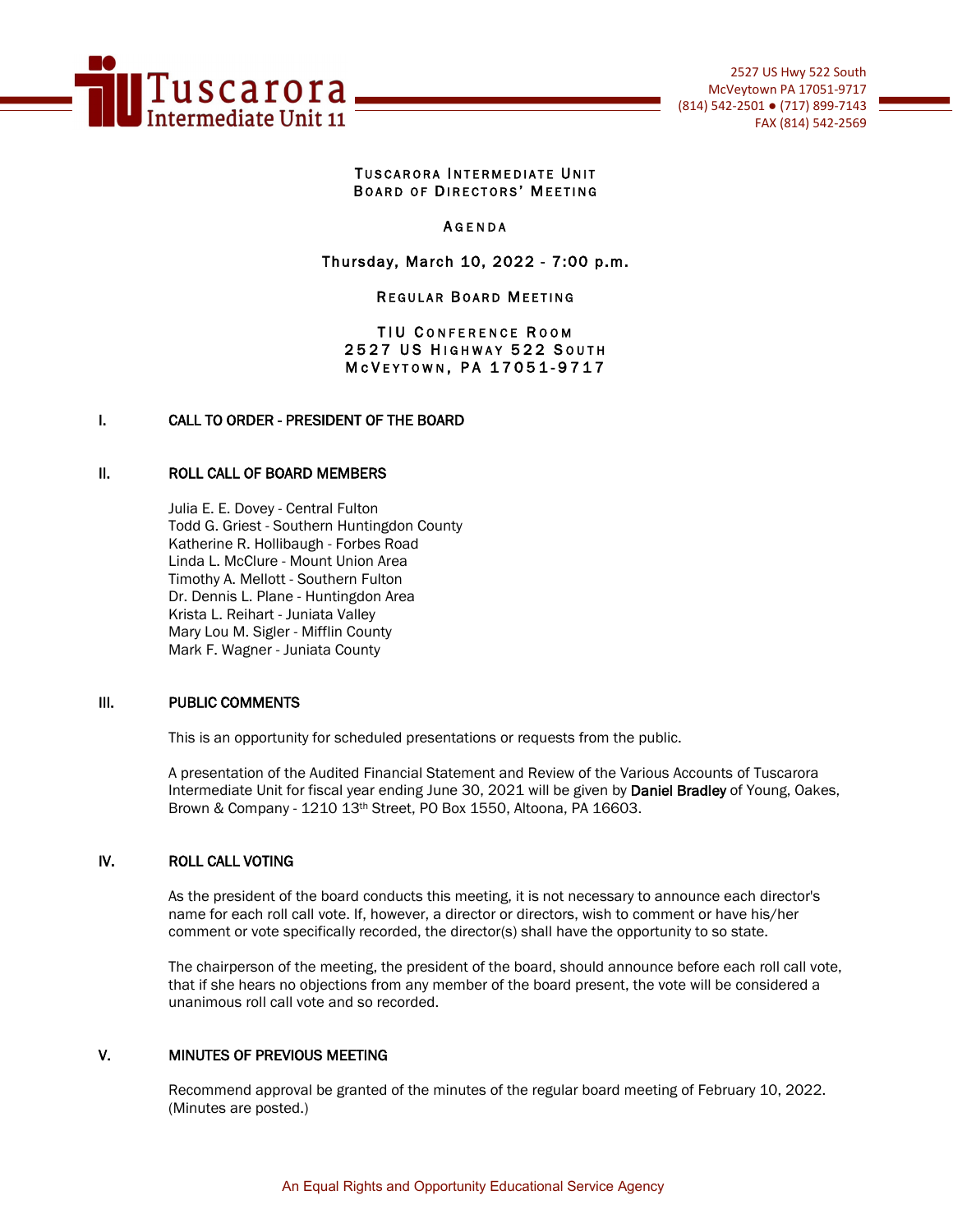### VI. REPORTS

### A. Treasurer's Report

Recommend approval be granted of the Treasurer's Report for February 2022. (See Attachment #1.)

## B. Budget Transfers (none)

### C. Payment of Bills

Recommend approval be granted of the payment of bills for February 2022. (Printout is posted.)

### VII. STAFF PRESENTATION (none)

### VIII. TIU BOARD

### A. Activities - election of board members, conventions, meetings, etc.

1. Recommend approval be granted of the Audited Financial Statement of Tuscarora Intermediate Unit for fiscal year ending June 30, 2021. (See Attachment #2)

### B. Policy/School Calendars

- 1. Recommend approval be granted of the Revised Tuscarora Intermediate Unit Correctional Education Facilities calendar for 2021-2022. (See Attachment #3.)
- 2. Recommend approval be granted of the Tuscarora Intermediate Unit Correctional Education Facilities calendar for 2022-2023. (See Attachment #4.)

### C. Contracts/Leases

- 1. Recommend approval be granted of an Agreement between Tuscarora Intermediate Unit and Procare Therapy Blazerworks Services - 10151 Deerwood Park Boulevard, Suite 400, Jacksonville, FL 32256 to incur a direct hire fee as a result of employing a speech therapist that was previously a consultant trough Procare Therapy Blazerworks. The direct hire fee is \$10,000 and will be paid only upon TIU Board approval to hire Kylie Cappella as a Speech Therapist effective on/about July 1, 2022. Funding source: Early Intervention American Recovery Plan for staff retention.
- 2. Recommend approval be granted to terminate the Lease Agreements between Tuscarora Intermediate Unit and the listed agencies effective June 30, 2022. The agreements are ending due to staff relocation.
	- a. Heister House Millworks, Inc. 1449 William Penn Highway, Mifflintown, PA 17059
	- b. Sub-Tenant EDSI 1449 William Penn Highway, Mifflintown, PA 17059
	- c. Sub-Tenant Center for Community Action 1449 William Penn Hwy, Mifflintown, PA 17059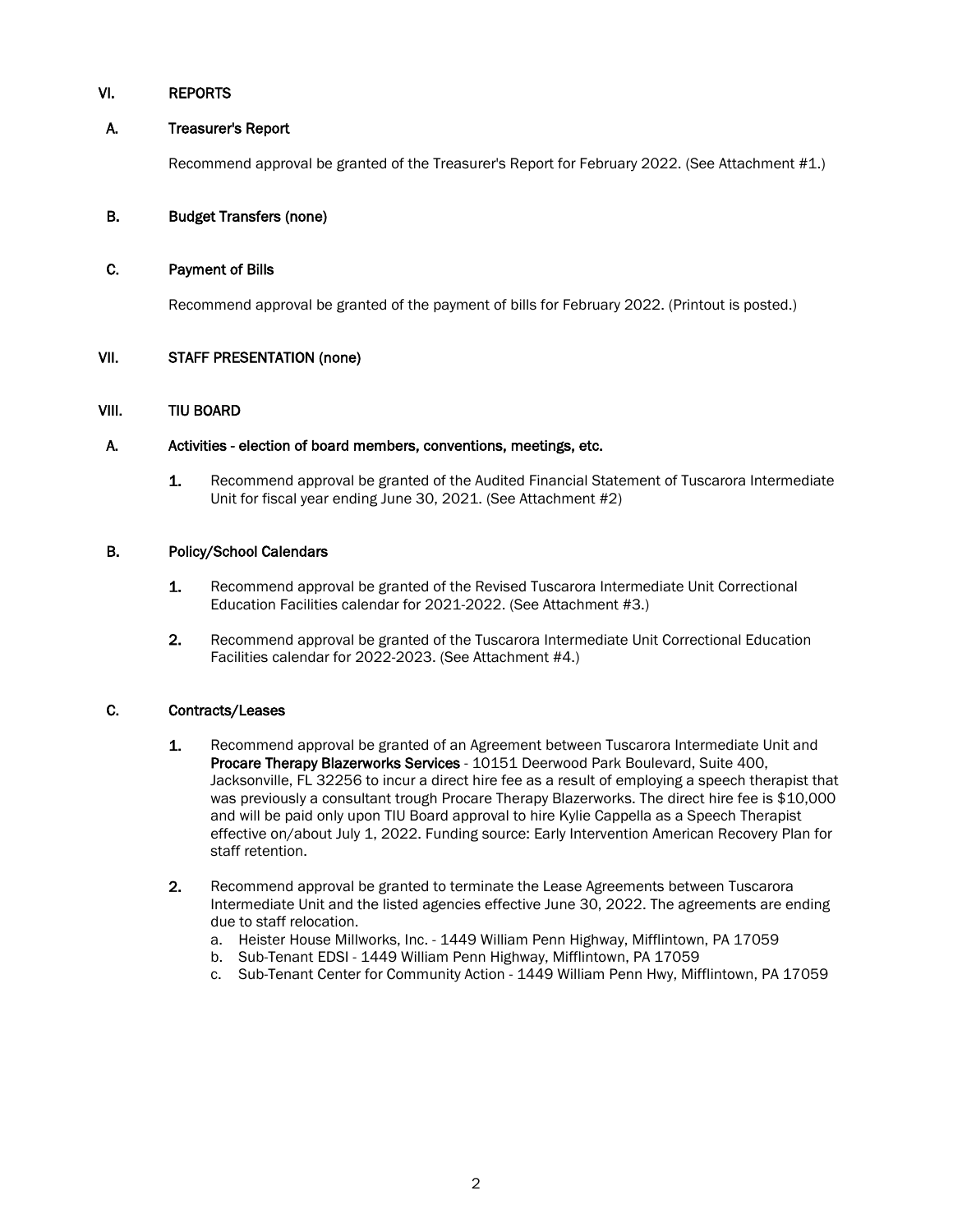## VIII. TIU BOARD

### C. Contracts/Leases

- 3. Recommend approval be granted of a Contract between Tuscarora Intermediate Unit and Taproot Kitchen DBA of The Meetinghouse on Atherton, Attention Sharon Schafer - 418 West Nittany Avenue, State College, PA 16801 to provide a continental breakfast and lunch for up to 200 attendees to include locally sourced items. Taproot Kitchen will work with the PA Farm to School Summit Food Subcommittee to develop an acceptable menu, with a focus on healthy, seasonal, locally sourced items. The cost per meal will not exceed reasonable limits determined by GSA rates for State College/Centre County. Effective date is June 23, 2022 at the Pennsylvania Farm to School Summit to be held during at the Ag Progress Days site in Pennsylvania Furnace. The cost will be \$33/person for up to 200 people, not to exceed \$6,600. Funding source: Community Education & Workforce Services.
- 4. Recommend approval be granted of a Contract between Tuscarora Intermediate Unit and SPEC, Inc., Attention: Kelly Lamanno - 9800b McKnight Road, Suite 150, Pittsburgh, PA 15237 to provide Observation of up to 16 early childhood sites for the purposes of completing the Preschool Evaluation Tool (PreSET) as part of verifying that the observed site is implementing PW-PBIS at tier one with fidelity as part of PAPBS Network Recognition Process. Effective date is March 21, 2022 through June 30, 2022, not to exceed \$12,000. Funding source: Early Intervention Technical Assistance.
- 5. Recommend approval be granted of a Contract between Tuscarora Intermediate Unit and Steven T. Seyler - 5264 Brinker Road, Greensburg, PA 15601 to interview and record families, edit and clip audio and video to produce two 2-3 minute videos describing their experience with Early Intervention Service Delivery. Reimbursement at the rate of \$25/hour not to exceed 25 hours. Effective date is March 15, 2022 through June 30, 2022. Funding source: Early Intervention Technical Assistance.
- 6. Recommend approval be granted of a Contract between Tuscarora Intermediate Unit and PA Coalition Against Domestic Violence, Attention: Jessa Winas - 3605 Vartan Way, Suite 101, Harrisburg, PA 17110 to provide two Webinars - Birthing People & Domestic Violence on March 16, 2022 and Traumatic Brain Injury & Domestic Violence on May 25, 2022. Services include development, preparation, and webinar facilitation. The contract is effective March 1, 2022 through June 30, 2022 at an amount not to exceed \$3,138. Funding source: Early Intervention Technical Assistance.
- 7. Recommend approval be granted of a Letter of Agreement between Tuscarora Intermediate Unit and Huntingdon Area School District - 2400 Cassady Avenue, Suite 2, Huntingdon, PA 16652 for for use of district facilities to operate the TIU 11 Partial Hospitalization Program. TIU will rent the school facilities at the Middle School Building Alternative Education Wing located at 2500 Cassady Avenue, Huntingdon, PA 16652. The program will use the facilities five days/week from 7:00 a.m. to 4:00 p.m. and will follow the district calendar unless otherwise noted to the district business manager. Effective date is February 21, 2022 through June 30, 2022. The Agreement will renew on July 1 each subsequent year. Either party may elect not to renew the agreement by providing notice to the other party at least thirty business days before the end of the term. Reimbursement will be at the rate of \$10/hour/classroom for six classrooms, seven hours/day. Funding source: General Operating Budget/PHP.

## D. Vendor Contracts

1. Recommend approval be granted of the 2022-2023 Memorandum of Understanding (MOU) for the Tuscarora Intermediate Unit Adolescent Partial Hospitalization Program (TIU11 PHP). The TIU11 PHP, a mental health treatment program/placement, will operate five days/week at the Huntingdon Area Middle School. The MOU will be between the TIU11 PHP and school districts that make referrals to the program. (See Attachment #5.)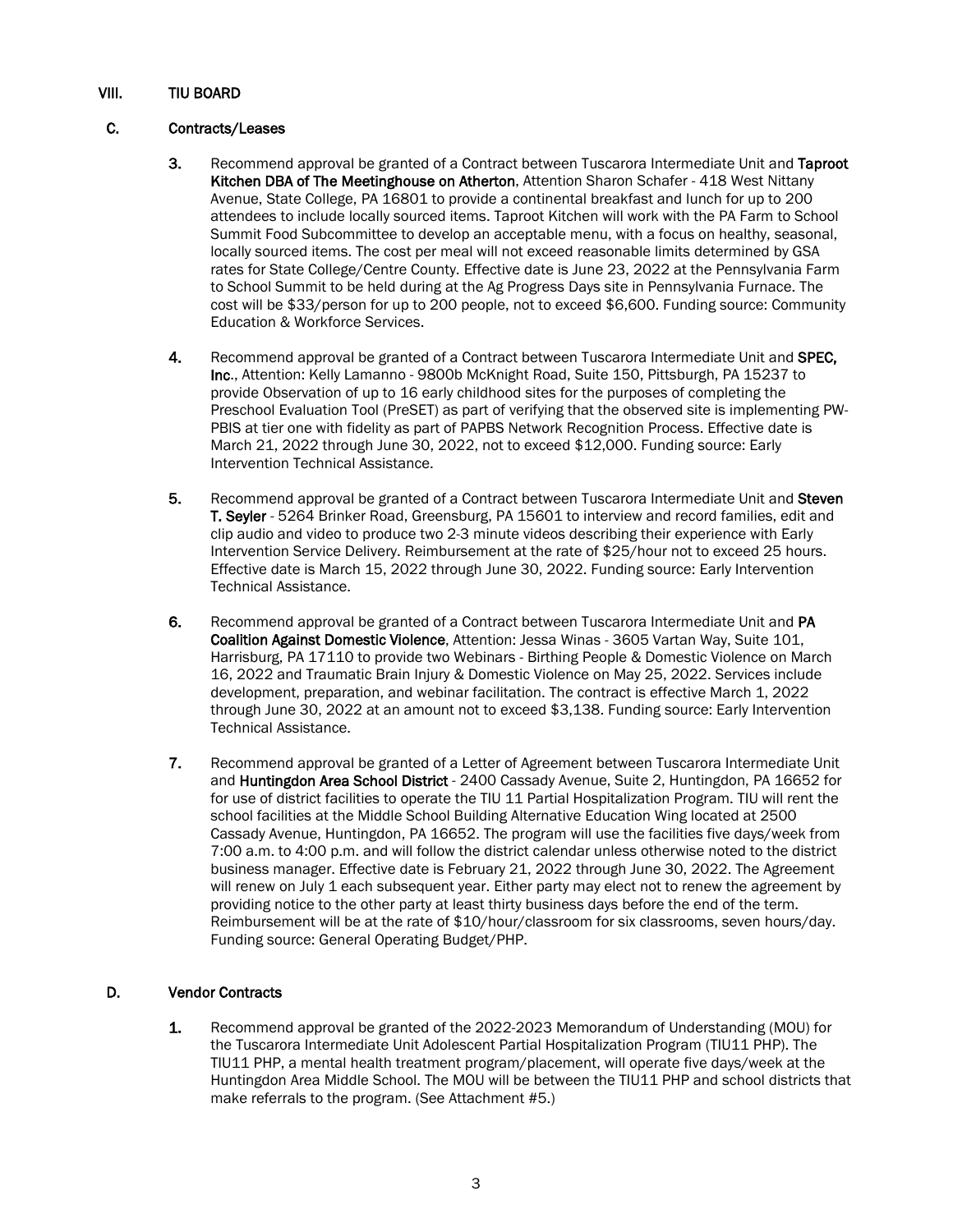### IX. PROGRAMS

## A. New Programs/Changes (none)

### B. Job Descriptions

- 1. Recommend approval be granted of the listed revised job descriptions. (See Attachment #6.)
	- a. Workforce Program Coordinator for the TIU Community Education & Workforce Services Community Education & Workforce Services (non-certificated) Employee Level 6.1
	- b. Instructional Design/Accessibility Specialist for Early Intervention Technical Assistance Special Project (non-professional) Employee

### X. FISCAL

### A. Budgets - new, revised

1. Recommend approval be granted to adopt the Tuscarora Intermediate Unit General Operating Budget for 2022-2023 in the amount of \$3,378,047. (See attachment #7.)

#### B. Purchases/Bids (none)

### C. Special Education Transportation (none)

#### D. Juniata County Early Childhood Services

- 1. Recommend approval be granted of the Juniata County Early Childhood Services Actual Expenditure Reports (Federal) for February 2022. (See Attachment #8.)
- 2. Recommend approval be granted of the Juniata County Early Childhood Services Continuous Quality Improvement Plan. (See Attachment #9.)
- 3. Recommend approval be granted of the Juniata County Early Childhood Services Self-Assessment Timeline 2022-2023. (See Attachment #10.)
- 4. The Juniata County Early Childhood Services Monthly Report for February 2022 is attached for your information. Information item, no action required. (See Attachment #11.)
- 5. Kelly Zurybida will present information related to Juniata County Early Childhood Services.

### XI. PERSONNEL

### A. Resignations/Retirements

- 1. Recommend approval be granted to accept the resignation for retirement purposes, of Cheryl L. Romig - Milroy, PA 17063 as a Full-time Coordinator of Operations for the TIU Community Education & Workforce Services, effective at the end of the day on May 2, 2022. Ms. Romig has been employed by TIU since February 7, 2007.
- 2. Recommend approval be granted to accept the resignation of Faith M. Maben Lewistown, PA 17044 as a Full-time Early Intervention Classroom Teacher, effective at the end of the day on February 28, 2022. Ms. Maben was employed by TIU since November 4, 2019.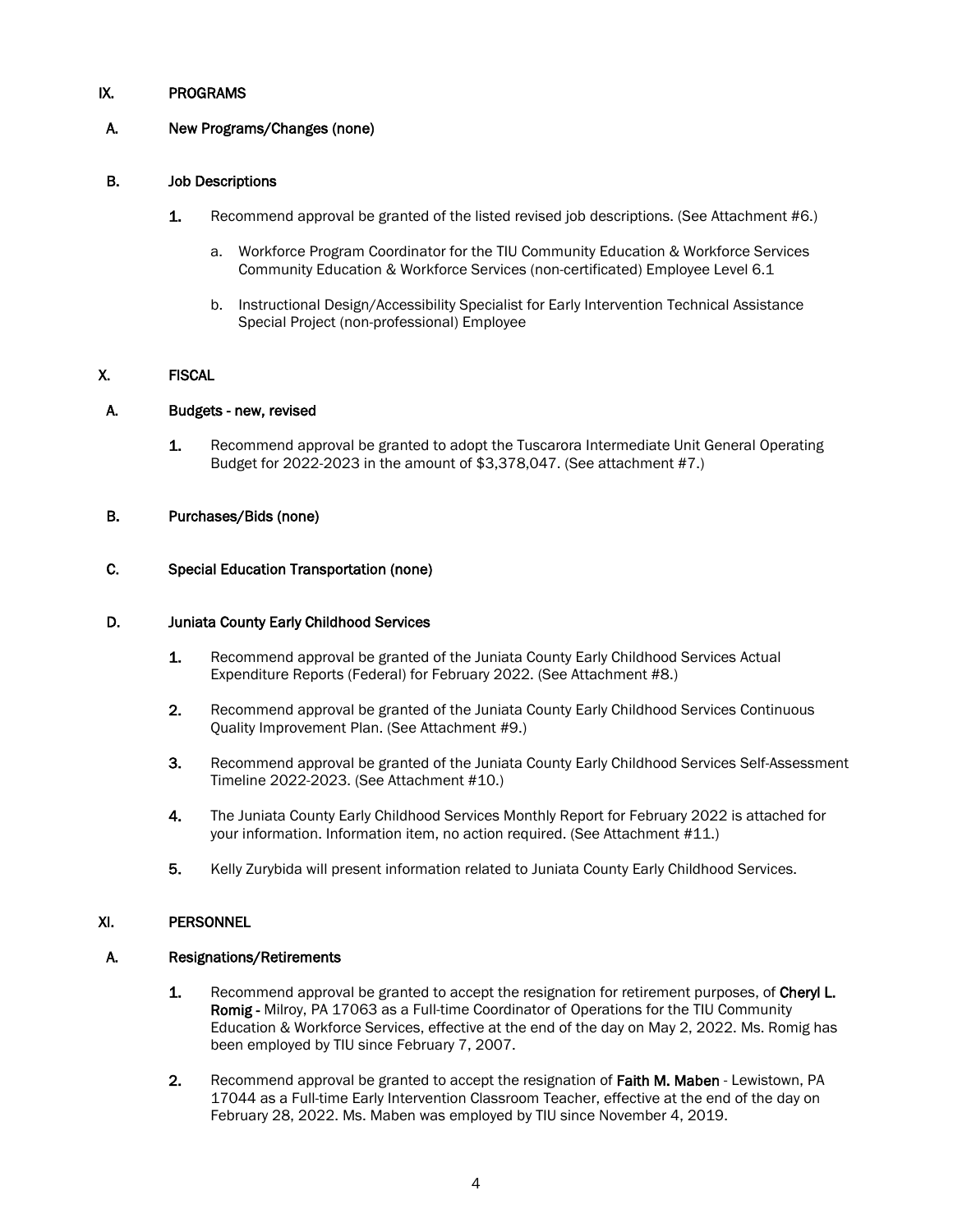## XI. PERSONNEL

### A. Resignations/Retirements

- 3. Recommend approval be granted to accept the resignation of Kendra D. Martin Allensville, PA 17002 as a Full-time State & Federal Programs Fiscal Analyst, effective at the end of the day on March 8, 2022. Ms. Martin has been employed by TIU since December 17, 2021.
- 4. Recommend approval be granted to accept the resignation of Chad W. Mickle Woodbury, PA 16695 as a Full-time Science Instructor for Correctional Education Facilities, effective at the end of the day on/about April 15, 2022. Mr. Mickle has been employed by TIU since October 26, 2012.
- 5. Recommend approval be granted to accept the resignation for retirement purposes, of Linda D. Whistler - Mifflintown, PA 17059 as a Full-time Early Intervention Paraprofessional/Personal Care Aide, effective at the end of the day on February 28, 2022. Ms. Whistler was employed by TIU since September 1, 1996.
- 6. Recommend approval be granted to accept the resignation of Ashley N. Bricker Dauphin, PA 17018 as a Full-time Technical Designer/Accessibility Specialist for Early Intervention Technical Assistance, effective at the end of the day on March 11, 2022. Ms. Bricker has been employed by TIU since September 28, 2008.
- 7. Recommend approval be granted to accept the resignation of Teresa M. Peters Reedsville, PA 17084 as a Full-time Workforce Specialist for the TIU Community Education & Workforce Services, effective at the end of the day on April 1, 2022. Ms. Peters has been employed by TIU since October 14, 1999.
- 8. Recommend approval be granted to accept the resignation of Billi Jo Kenawell Mapleton Depot, PA 17052 as a Part-time Early Intervention Paraprofessional/Personal Care Aide, effective at the end of the day on March 18, 2022. Ms. Kenawell was previously employed by TIU from September 21, 2010 through January 31, 2017 and since November 2, 2020.

## B. Leaves of Absence (none)

### C. Transfers/Reassignments/Change in Employment Status, Termination of Employees

**1.** Recommend approval be granted of an additional assignment for **Mary F. Myers** - Huntingdon, PA 16652 that in addition to her assignment as a Temporary CPI Trainer through June 30, 2022, she work as a Substitute Teacher for the Child/Adolescent Partial Hospitalization Program. Ms. Myers was previously employed by TIU from August 9, 1999 through June 30, 2021 and since July 1, 2021.

Terms of Employment: Additional Assignment: Substitute Teacher for the Child/Adolescent PHP Special Project Child/Adolescent PHP Employee Effective Date: March 1, 2022 Salary: \$125/day (\$62.50/half day) Days in Work Year: Substitute (as needed) Benefits: None unless required by state/federal mandates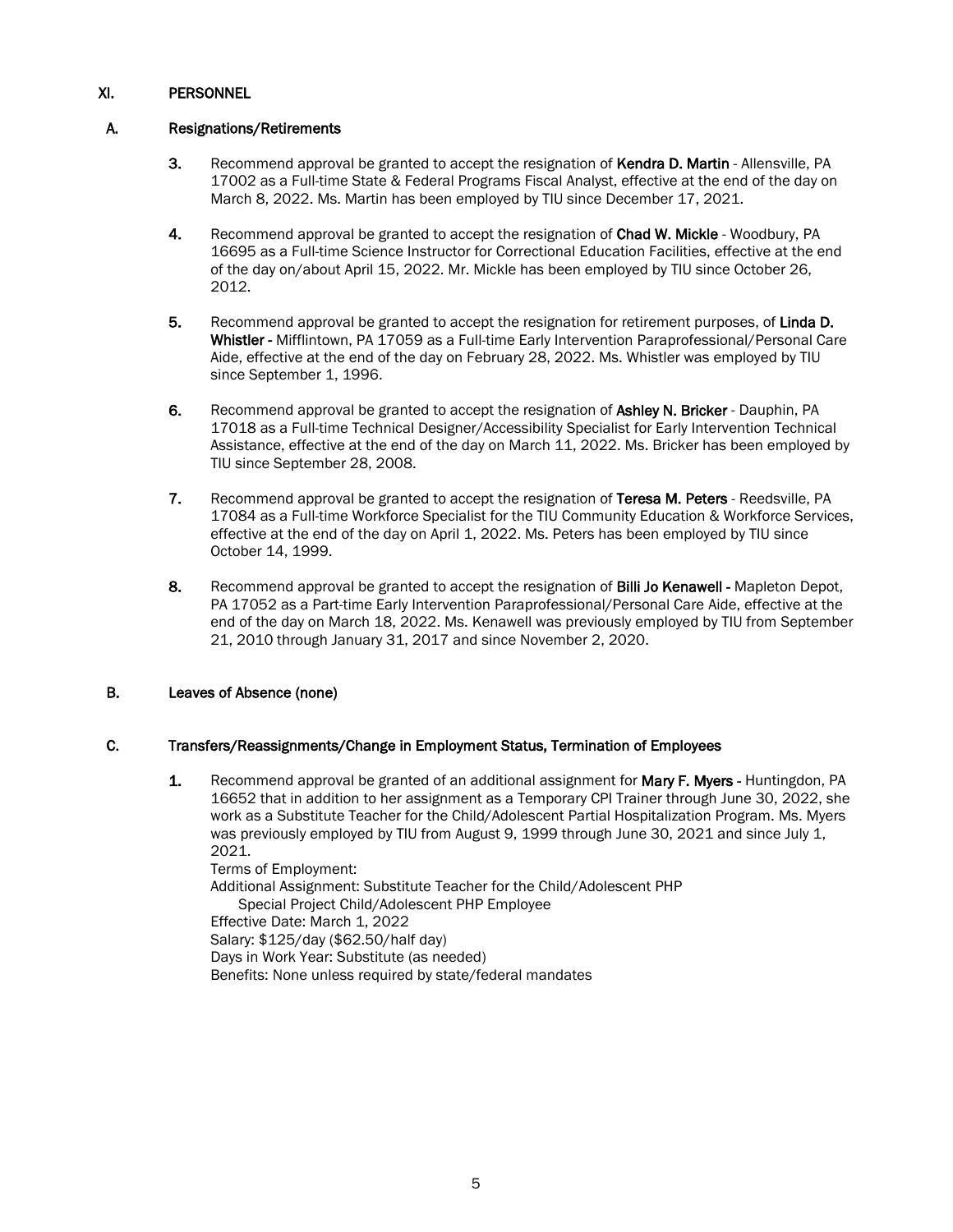## XI. PERSONNEL

## D. New Employees

1. Recommend approval be granted to employ Kylie A. Capella - Hollidaysburg, PA 16648 on a provisional basis as a Full-time Speech Therapist, pending receipt of required clearances and employment paperwork. This is a vacant position. Terms of Employment: Assignment: Full-time Speech Therapist Certificated (professional) Employee Level I Effective Date: July 1, 2022 Salary: \$47,306/year (Step 2, Master's) Days in Work Year: 183 days/year Benefits: Usual benefits granted to certificated employees 2. Recommend approval be granted to employ **Marissa Heller** - Lewistown, PA 17044 on a provisional basis as a Part-time Early Intervention Paraprofessional/Personal Care Aide, pending receipt of required clearances and employment paperwork. This is a vacant position. Terms of Employment:

Assignment: Part-time Early Intervention Paraprofessional/Personal Care Aide Non-certificated (non-professional) Employee Level I.1 Effective Date: April 5, 2022 Salary: \$12.81/hour Days in Work Year: 25 to less than 30 hours/week (38 weeks/year) Benefits: None unless required by state/federal mandates

### E. Supplemental Contracts/Employment, Change in Pay

- **1.** Recommend approval be granted to issue tenure and a professional contract to **Emily E. Beals** Philipsburg, PA 16866 effective April 1, 2022, for having completed three years of satisfactory performance as a Part-time Speech Therapist. Ms. Beals has been employed by TIU since September 4, 2018.
- 2. Recommend approval be granted of a Supplemental Contract for Brian R. Kritzer Shirleysburg, PA 17260 that in addition to his assignment as Full-time Educational Consultant, he provide Coordination for the 2022 Extended School Year (ESY) Program. Effective date is March 14, 2022 through August 15, 2022 to be paid at his daily rate not to exceed 20 days. Mr. Kritzer has been employed by TIU since July 15, 2019. Funding source: Special Education/Early Intervention.
- 3. Recommend approval be granted of a Supplemental Contract for Mary Aleta Kammerer Milroy, PA 17063 that in addition to her assignment as Full-time Communities That Care Coordinator for the TIU Community Education & Workforce Services, she facilitate/observe a seven week session of Strengthening Families Program to include formal observations of the seven week parenting program in the evenings for a Spring 2022 session. Effective date is March 7, 2022 through June 30, 2022 to be paid at the rate of \$24.76/hour not to exceed a total of 42 hours. Ms. Kammerer has been employed by TIU since March 6, 2017. Funding source: Community Education & Workforce Services.
- 4. Recommend approval be granted of a Supplemental Contract for Susan K. Stringer McVeytown, PA 17051 that in addition to her assignment as Full-time Instructor Youth Projects for the TIU Community Education & Workforce Services, she facilitate a seven week session of Strengthening Families Program to include planning of the seven week parenting program in the evenings for a Spring 2022 session. Effective date is March 7, 2022 through June 30, 2022 to be paid at the rate of \$19.27/hour not to exceed a total of 42 hours. Ms. Stringer has been employed by TIU since February 7, 2017. Funding source: Community Education & Workforce Services.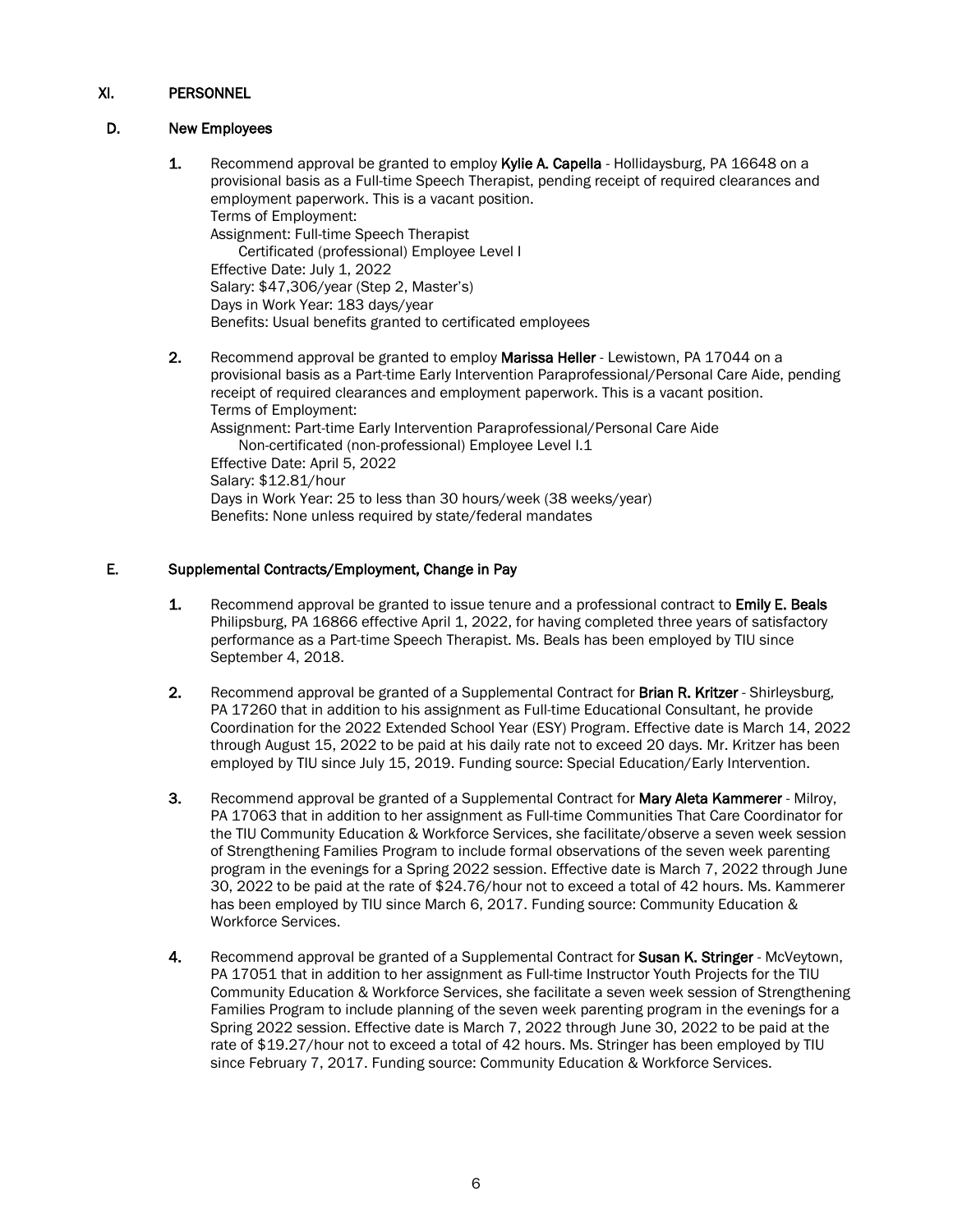## XI. PERSONNEL

### E. Supplemental Contracts/Employment, Change in Pay

- 5. Recommend approval be granted of a Supplemental Contract for Nalini Kowalski Huntingdon, PA 16652 that in addition to her assignment as Full-time Early Intervention Classroom Teacher/ITL, she serve as a Teacher Mentor (for Kylie A. Cappella) effective July 1, 2022 for one year, at an amount not to exceed \$550 to meet and work with the mentee for up to 25 hours throughout the course of the school year. Ms. Kowalski has been employed by TIU since December 12, 2003. Funding source: Special Education/Early Intervention.
- 6. Recommend approval be granted of a Supplemental Contract for Jeffrey A. Wheeler Monroeville, PA 15146 that in addition to his assignment as Full-time Administrative Support Staff for Connect, EITA, Parent to Parent, and Family Connections, he provide weekend hours for Connect Helpline support to return calls to families. Effective date is February 15, 2022 through June 30, 2022 to be paid at his current hourly rate or as required by FLSA, not to exceed six hours/week. Contract may be extended through June 30, 2023 pending approval by program director. Mr. Wheeler has been employed by TIU since July 6, 2010. Funding source: Early Intervention Technical Assistance.
- 7. Recommend approval be granted of a Supplemental Contract for Michele A. Huntsman Mill Creek, PA 17060 that in addition to her assignment as Full-time Executive Secretary to the Executive Director/Board of Directors, she provide afterhours Connect Helpline data entry for online and fax referrals, and weekend coverage as requested by Deb Daulton, Program Director. Effective date is February 15, 2022 through June 30, 2022 to be paid at her current hourly rate or as required by FLSA, not to exceed eight hours/week. Contract may be extended through June 30, 2023 pending approval by program director. Ms. Huntsman has been employed by TIU since October 29, 1992. Funding source: Early Intervention Technical Assistance.

### XII. CONFERENCE REQUESTS

1. Recommend approval be granted for Mary E. Mikus, Early Intervention Technical Assistance Consultant for Early Intervention, Sarah E. Holland, Special Assistant for Family Engagement for OCDEL, and Sadia Batool, Family Lead for the Early Childhood Comprehensive Systems Grant, to attend the National Community and Family Engagement Conference in Los Angeles, CA from June 1-3, 2022 at an approximate cost of \$2,331/individual. Attendance at the conference will give the individuals an opportunity to share Pennsylvania's achievements in collaborating across systems to promote family engagement. Information gathered from the conference will enhance their efforts and strengthen family engagement in the Commonwealth. Funding source: Early Intervention Technical Assistance.

### XIII. MISCELLANEOUS INFORMATION (information, no action required)

### A. Student of the Month

The student of the month for March 2022 is John Culbertson, a student enrolled in the Huntingdon early intervention classroom. (See Attachment #12.)

Congratulations are extended to John for being named student of the month.

### B. Employee Data

| December 9, 2021 | <b>February 10, 2022</b> |
|------------------|--------------------------|
| 314 Full-time    | 317 Full-time            |
| 44 Part-time     | 44 Part-time             |
| 8 Substitutes    | 6 Substitutes            |
| 2 Temporary      | 2 Temporary              |